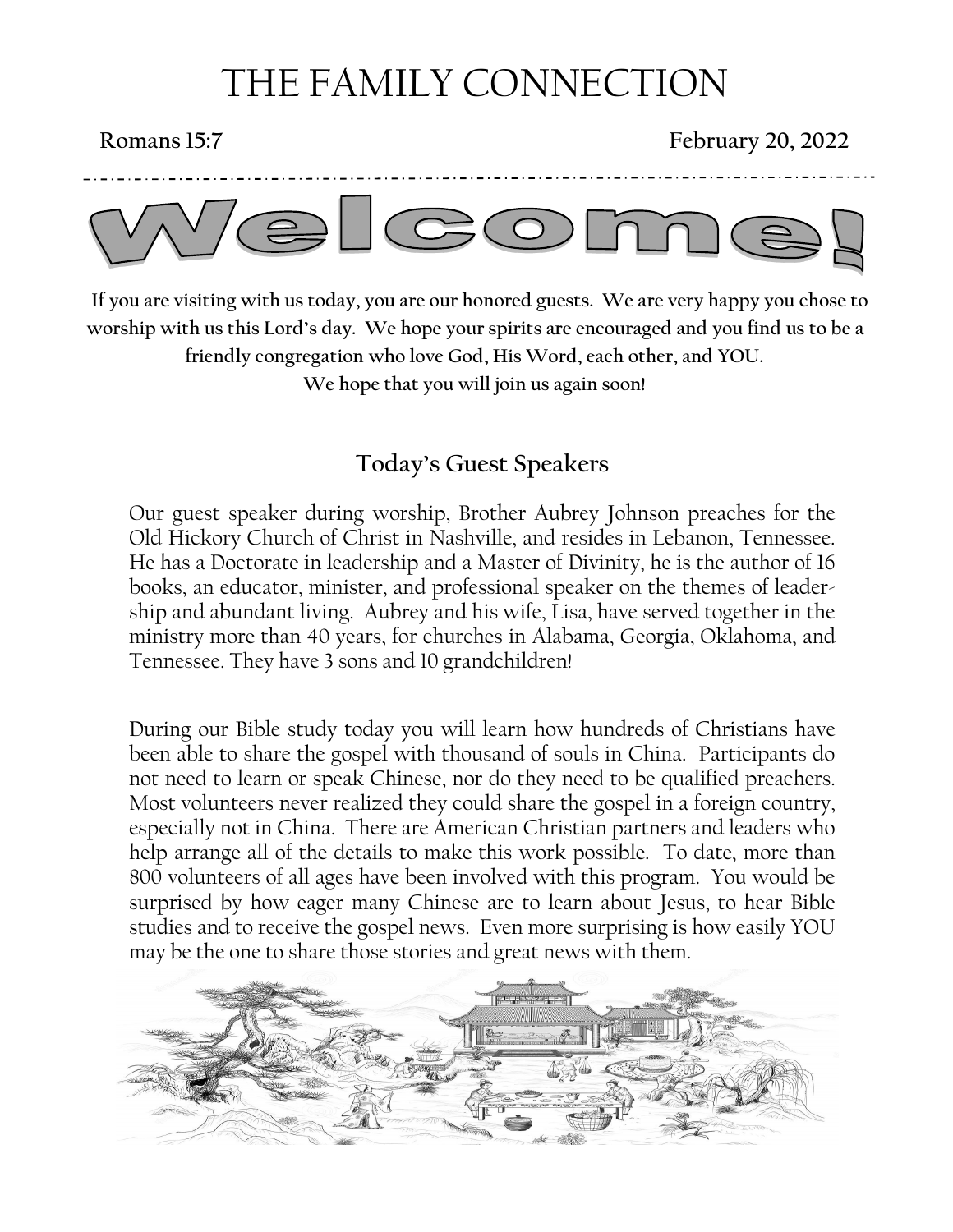#### **Welcome: Scott Otey** *Medley "Every Praise" Screen "Come Share the Lord"* **PRAYER LIST\* MEMBERS** • Claude Haynes • Debbie Kendall • Linda Copeland • Margie Rhodes • Bonnie Stephens • Maria Reategui • Elvis Durity Marjorie Connor Lew Parks • Frieda Rodgers • Doug Fee • Carla Sledge • Donna Strong Lee & Linda Sutton • Di Menoher • Jeff Blake • Glenn Macon **NURSING HOME / SHUT-INS** June McCauley • Wayne & Bonnie Bucy **FAMILY & FRIENDS** • Thomas Walker • Jon Sauer • Lexi Carr • Kasey Dudley Tania Gadbury Danny Osborne • Maddie Whitlock Amelia Larios • Joe & Marie Lennon's son • Mary Ryder Lynn Greer Linda Sutton grandson Matt & great granddaughter Jordan • John Wallace's sister, Beth • George Ballard Marsha Hampton Marco Moros Bob Stafford • Hussey Family Sally Abbott • Judy Sauer's g-daughter, Meaghan • Ivonne - Maria Reategui's cousin • Robert Champion Michael Presto

- 
- Larry Brown Judy Brugman • Brooke Ruppel Laubel Perez
- Ao Hotchkiss
- Mary Nell Shelly
- Carla Sledge's niece, Audricka
- Carla Sledge's nephew
- Danny Billingsby
- Donia Ciabuca Adrian Ivanov

#### **MILITARY**

Christopher Lemay Lee Strong Darrell Martin Casandra Prokop

# **Order of Worship**

**February 20, 2022**

**Call to Worship: Joe Lennon** *"Shout Hallelujah"*

**Prayer: Tom Wriggins**

**Communion: Hugh Travis 1 Corinthians 11:23-26 Deuteronomy 8:18**

**Song before the Message**

Children are invited to go to the worship class during this song\*

*"Only a Holy God"*

*Screen "Holy Spirit Dwell in Me"*

**Invitation Song:** *"Let Your Spirit Come"*

**Message: Aubrey Johnson**

**Closing Song:** *"Your Kingdom until Then"*

**Closing Prayer: Alan Glazier**

Parents please pick up your children from class

**\*Children's Worship Class** - 3 years of age to 2nd grade - Classroom A8

**Worship volunteers** - remember to meet in Classroom A-11 at 8:50

Communion bread has been placed into individual cups. Gluten Free communion has been placed within the very center ring of each tray.

### **Future Events**

**Every Tuesday:** Men's Prayer Meeting - 6:30 AM **EVERY SUNDAY IN FEBRUARY: Melissa will take your new photo Feb 26th:** Ladies' Safety Class 9AM - 4PM **Feb 26th:** Ladies' Birthday Fellowship 4PM - See Debbie K. March 13th: Ladies' Car Care @ Rick & Carol Barrett's home<br>March 20th: Youth Event @ Dempsey home 11:30 AM Youth Event @ Dempsey home 11:30 AM **March 26th:** Ladies' Birthday Fellowship **April 1st:** Easter Festival / Egg Hunt 5PM **April 8th:** Youth Group Egg Hunt - 6PM @ Dempsey's home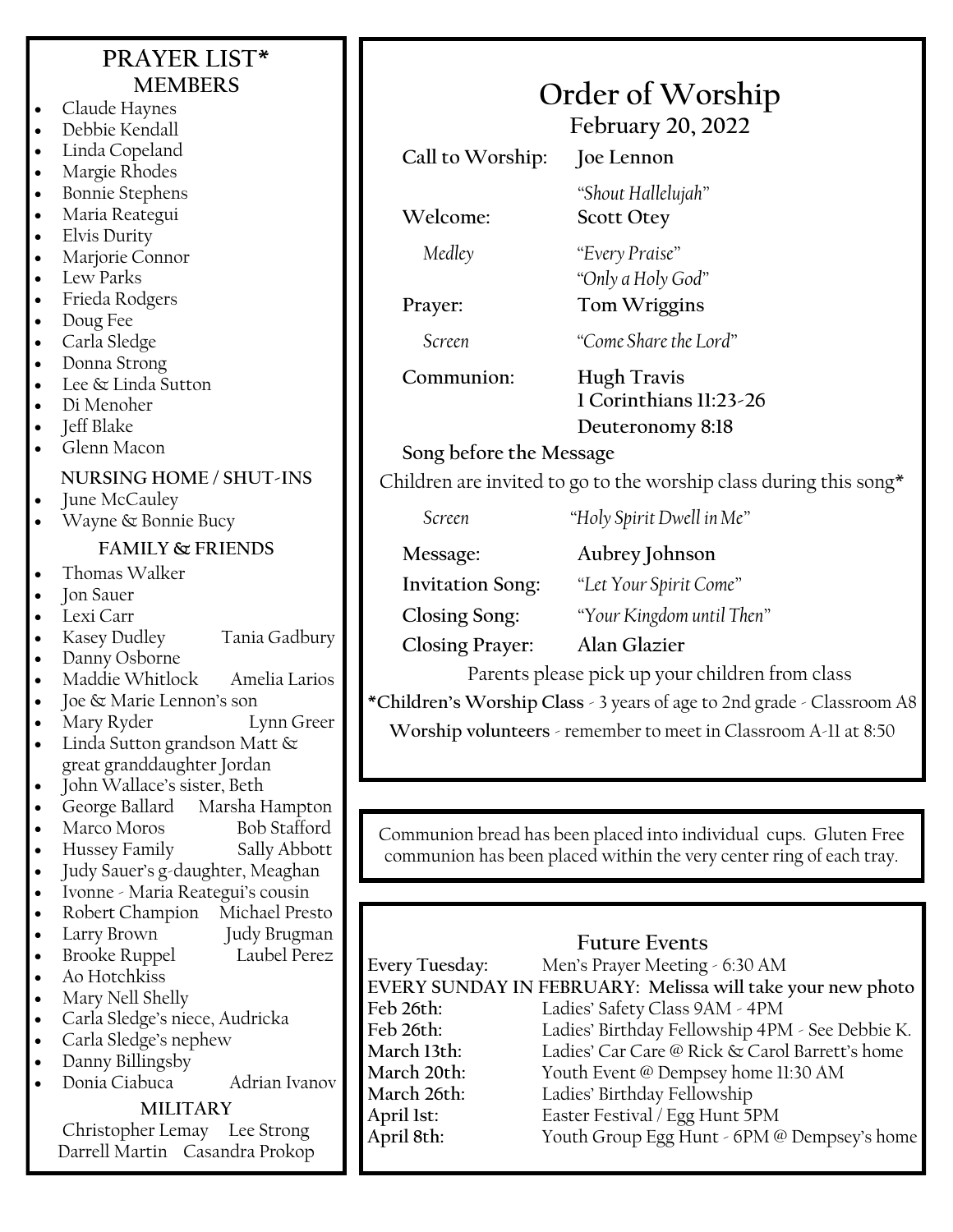#### **GIVING & ATTENDANCE WEEK ENDED Feb 13, 2022**

| Weekly Actual<br>Weekly Budget<br>Weekly Variance | \$8,825<br>\$55 | \$9,500 |
|---------------------------------------------------|-----------------|---------|
| 4 Week Average Variance                           | \$1,788         |         |
| Sunday Worship:                                   |                 |         |
| Attendance in Building                            |                 | 180     |
| Attendance via views online:                      |                 | 169     |
| Sunday Morning Study:                             |                 |         |
| Attendance in Building                            |                 | 72      |
| Attendance via views online:                      |                 | 112     |
| Sunday Evening:                                   |                 |         |
| Connection Group Attendance                       |                 |         |
| Wednesday:                                        |                 |         |
| Attendance in Building/Teens                      |                 | 75      |
| Attendance online:                                |                 | 80      |

### **PRAYER SECTION**

- Claude Haynes, June McCauley, Elvis Durity, & Scott Blake continue to have health challenges.
- Pray for the families affected by COVID-19.
- Maire Lennon is still selfquarantining after testing positive for Covid. Marie reports that her cold like symptoms simply won't go away.
- Friend of Amanda Coleman, Patti Watt, is requesting prayers for her father.
- John Wallace's sister, Brenda, is in renal failure and is receiving dialysis treatments.

Birthday's & Anniversaries

- 20 Penny Stafford
- 20 Bill & Penny Stafford
- 21 Danny Floyd
- 24 Zak & Jordyn Dempsey
- 24 Barbara Bryant
- 25 Jorge & Margie Rhodes
- 27 Gary Hampton
- March 3 Dot Piper
- 4 Drew Meulenberg
- 4 Mark & Jill McCullough
- 5 Eli Neal
- 9 Tammy Zoltek
- 9 Bill & Gina Davis

**Bible Study Times & Locations Sunday morning classes: Adults** will gather in the Auditorium - **Ron McFarland Singing Class -**will meet in Classroom A8 - **Joe Lennon Cradle Roll** will meet in the Training Room - **Melissa Neal PreSchool** will meet inClassroom #2a - **Nora Vitiello K-2nd grades** will meet inClassroom #7 - **Susan Meulenburg 3rd – 5 th grade**s will meet in Classroom A-11 - **Kristin Cipolla Teens -** meet out in the Teen House with **Zak and Jordyn Dempsey Sunday night:- See insert for locations Wednesday night classes 6:30PM: Adults** - Auditorium - teacher - **Jeff Blake Ladies -** Fellowship Room - Trustworthy - various ladies **PreSchool** will meet inClassroom #2a - **Susan Shelly 3rd – 5 th grade**s will meet in Classroom A-11 - teachers **Diana Travis & Pam Billingsby Teens** - Teen House - **with Zak & Jordyn Dempsey**

Our virtual options via Facebook & YouTube, @ the times listed above. We hope you will join us in one of these Bible study opportunities.

### **Cups for Ghana**

Kristin Cipolla & Milena Fitzgerald are coordinating a rotation of two youth girls to clean the cups every week between worship and Bible study. If you would like to help, please see Kristin or Milena. Beginning this week, the schedule is included with the rotation on the back cover. Here is the rest of February and March's schedule.

2/20 - Kalee Cipolla & Eva Lopez

- 2/27 Lexi Cipolla & Melissa Escobar
- 3/6 Lexi Cipolla, Melissa Escobar, & Mia Fitzgerald
- 3/13 Pamela & Mariana Escobar
- 3/20 Pamela & Mariana Escobar
- 3/27 Hannah Macon & Faith Brown

## **Ladies Working on Cars**

The teens enjoyed their time learning the basics about cars with Rick Barrett, that he was ask by several ladies of our congregation to let them come learn how to do a few things to a car. He has graciously agreed to schedule it for Sunday, March 13 from 2-3:30. Please RSVP by sending him a text or calling him on cell phone 248-802-4403.

## **TOUR IRELAND**

Russ and Fran Bone are hosting a tour of Ireland, June 12-20, 2022. If you're interested in joining this Christian tour group, contact the Bones @ 313-378-1580 or Russbone@comcast.net for information.

## **Directory Correction**

Please change the address for Ernesto Garza to: 13010 Positano Circle #206, 34105.